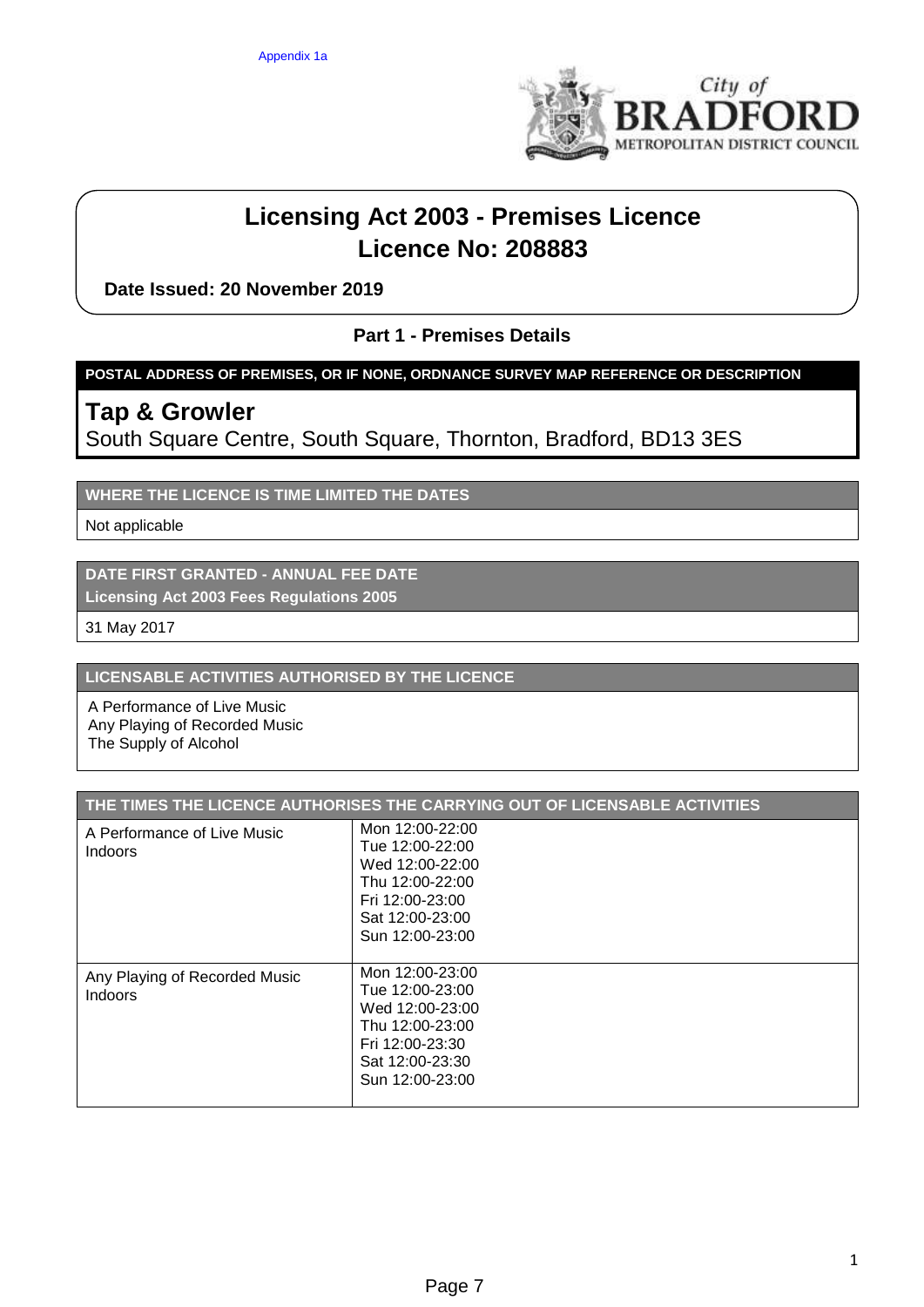| The Supply of Alcohol | Mon 12:00-23:00 |
|-----------------------|-----------------|
|                       | Tue 12:00-23:00 |
|                       | Wed 12:00-23:00 |
|                       | Thu 12:00-23:00 |
|                       | Fri 12:00-23:30 |
|                       | Sat 12:00-23:30 |
|                       | Sun 12:00-23:00 |
|                       |                 |

| THE OPENING HOURS OF THE PREMISES |                                                                                             |  |
|-----------------------------------|---------------------------------------------------------------------------------------------|--|
|                                   | Mon 12:00-23:30<br>Tue 12:00-23:30<br>Wed 12:00-23:30<br>Thu 12:00-23:30<br>Fri 12:00-00:00 |  |
|                                   | Sat 12:00-00:00<br>Sun 12:00-23:30                                                          |  |

#### **WHERE THE LICENCE AUTHORISES SUPPLY OF ALCOHOL WHETHER THIS IS ON AND/OR OFF SUPPLIES**

The Supply of Alcohol On and Off Premises

## **Part 2**

#### **NAME, (REGISTERED) ADDRESS, TELEPHONE NUMBER AND EMAIL (WHERE RELEVANT) OF HOLDER OF PREMISES LICENCE**

Thornton & Allerton Community Association South Square, Bradford, BD13 3LD

#### **REGISTERED NUMBER OF HOLDER, FOR EXAMPLE COMPANY NUMBER, CHARITY NUMBER (WHERE APPLICABLE)**

#### **NAME, ADDRESS AND TELEPHONE NUMBER OF DESIGNATED PREMISES SUPERVISOR WHERE THE PREMISES LICENCE AUTHORISES THE SUPPLY OF ALCOHOL**

Mr Gareth Lee Abraham Back Lane, Thornton, Bradford, BD13 3QT

**PERSONAL LICENCE NUMBER AND ISSUING AUTHORITY OF PERSONAL LICENCE HELD BY DESIGNATED PREMISES SUPERVISOR WHERE THE PREMISES LICENCE AUTHORISES FOR THE SUPPLY OF ALCOHOL**

Licence Number: 205423 Issued By: Bradford

#### **ANNEXES**

#### **Annex 1 – Mandatory Conditions**

REQUIREMENT FOR A DESIGNATED PREMISES SUPERVISOR

No supply of alcohol may be made under the premises licence:

(a) at a time when there is no designated premises supervisor in respect of the premises licence, or

(b) at a time when the designated premises supervisor does not hold a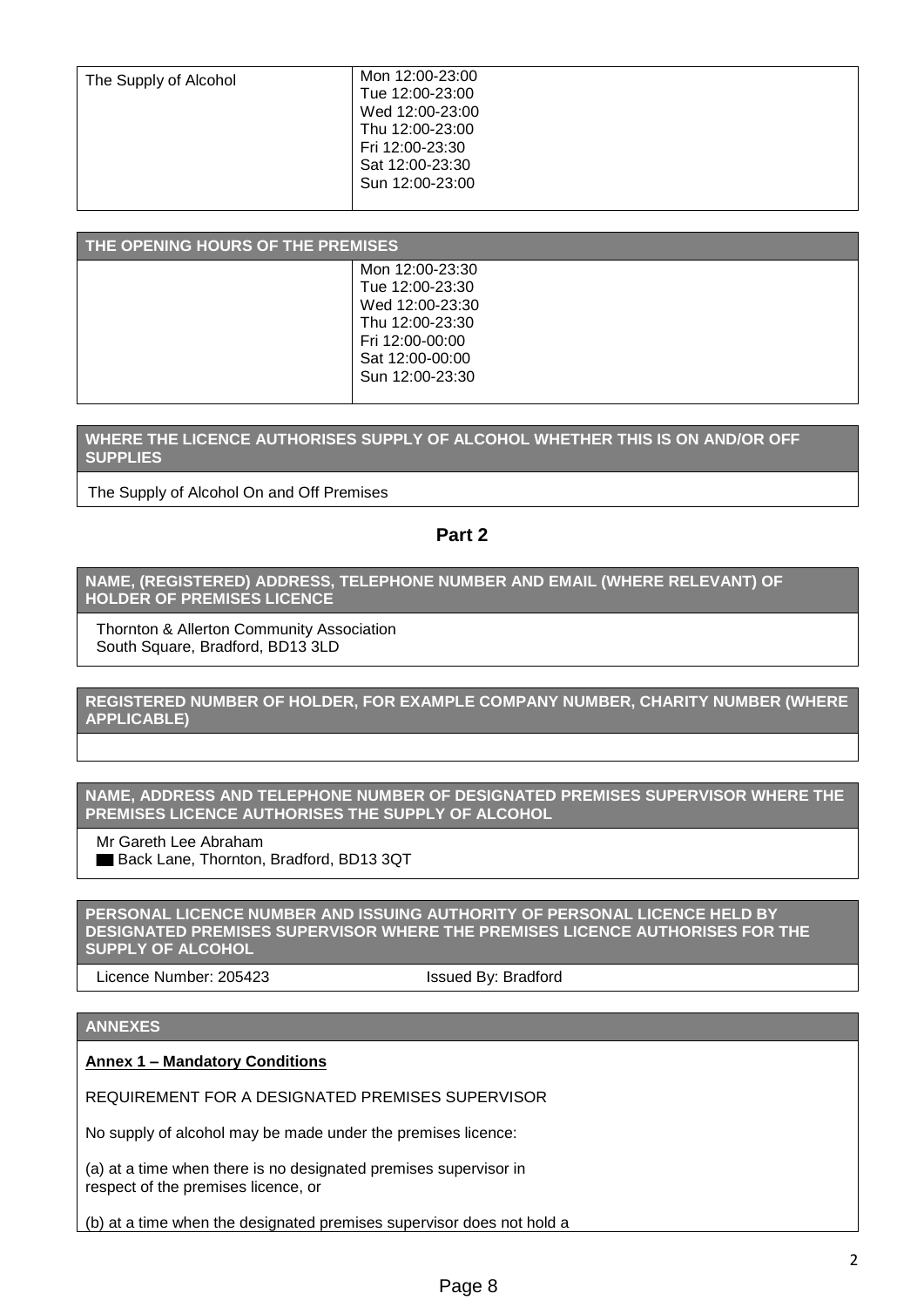personal licence or his personal licence is suspended.

#### AUTHORISATION OF PERSONAL LICENCE HOLDER

Every supply of alcohol under the premises licence must be made or authorised by a person who holds a personal licence.

#### IRRESPONSIBLE PROMOTIONS

The responsible person must ensure that staff on relevant premises do not carry out, arrange or participate in any irresponsible promotions in relation to the premises.

In this paragraph, an irresponsible promotion means any one or more of the following activities, or substantially similar activities, carried on for the purpose of encouraging the sale or supply of alcohol for consumption on the premises-

a) games or other activities which require or encourage, or are designed to require or encourage, individuals to,

(i) drink a quantity of alcohol within a time limit (other than to drink alcohol sold or supplied on the premises before the cessation of the period in which the responsible person is authorised to sell or supply alcohol), or (ii) drink as much alcohol as possible (whether within a time limit or otherwise)

b) provision of unlimited or unspecified quantities of alcohol free or for a fixed or discounted fee to the public or to a group defined by a particular characteristic in a manner which carries a significant risk of undermining a licensing objective,

c) provision of free or discounted alcohol or any other thing as a prize to encourage or reward the purchase and consumption of alcohol over a period of 24 hours or less in a manner which carries a significant risk of undermining a licensing objective,

d) selling or supplying alcohol in association with promotional posters or flyers on, or in the vicinity of, the premises which can reasonably be considered to condone, encourage or glamorise anti-social behaviour or to refer to the effects of drunkenness in any favourable manner,

e) dispensing alcohol directly by one person into the mouth of another (other than where that other person is unable to drink without assistance by reason of disability).

#### DRINKING WATER

The responsible person must ensure that free potable water is provided on request to customers where it is reasonably available.

#### AGE VERIFICATION

The premises licence holder or club premises certificate holder must ensure that an age verification policy is adopted in respect of the premises in relation to the sale or supply of alcohol.

The designated premises supervisor in relation to the premises licence must ensure that the supply of alcohol at the premises is carried on in accordance with the age verification policy.

The policy must require individuals who appear to the responsible person to be under 18 years of age (or such older age as may be specified in the policy) to produce on request, before being served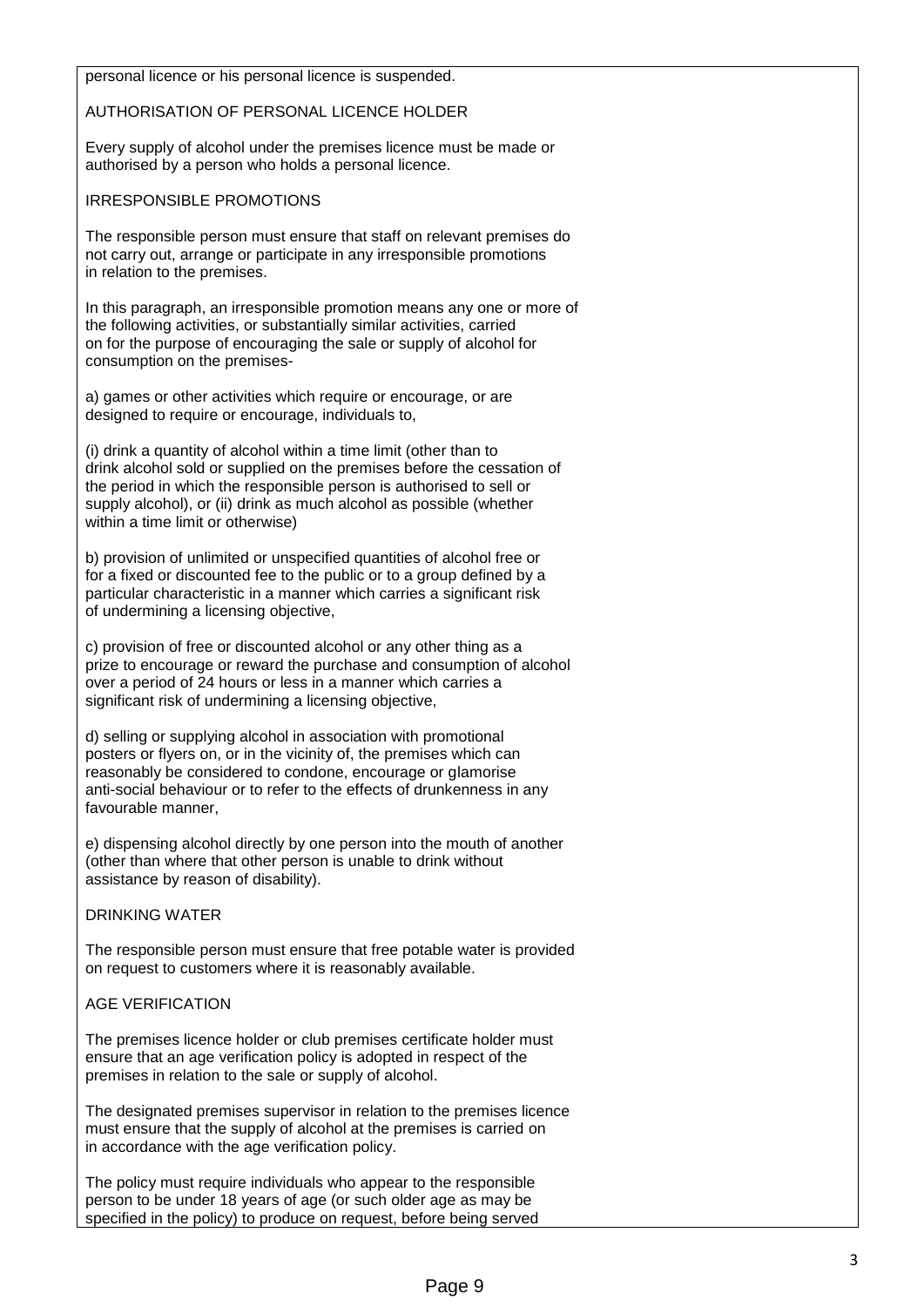alcohol, identification bearing their photograph, date of birth and either – a) a holographic mark, or b) an ultraviolet feature.

DRINKS MEASURES

The responsible person must ensure that:

(a) where any of the following alcoholic drinks is sold or supplied for consumption on the premises (other than alcoholic drinks sold or supplied having been made up in advance ready for sale or supply in a securely closed container) it is available to customers in the following measures-

(i) beer or cider: half pint

(ii) gin, rum, vodka or whisky: 25ml or 35ml and

(iii) still wine in a glass: 125 ml

(b) these measures are displayed in a menu, price list or other printed material which is available to customers on the premises, and

(c) where a customer does not in relation to a sale of alcohol specify the quantity of alcohol to be sold, the customer is made aware that these measures are available.

DUTY & TAX

A relevant person shall ensure that no alcohol is sold or supplied for consumption on or off the premises for a price which is less than the permitted price.

For the purposes of the condition set out in paragraph 1:

(a) 'duty' is to be construed in accordance with the Alcoholic Liquor Duties Act 1979,

(b) 'permitted price' is the price found by applying the formula 'P' equals 'D' plus ('D' times 'V'), where-

(i) P is the permitted price,

(ii) D is the amount of duty chargeable in relation to the alcohol as if the duty were charged on the date of the sale or supply of the alcohol, and

(iii) V is the rate of value added tax chargeable in relation to the alcohol as if the value added tax were charged on the date of the sale or supply of the alcohol,

(c) 'relevant person' means, in relation to premises in respect of which there is in force a premises licence-

(i) the holder of the premises licence,

(ii) the designated premises supervisor (if any) in respect of such a licence, or

(iii) the personal licence holder who makes or authorises a supply of alcohol under such a licence,

(d) 'relevant person' means, in relation to premises in respect of which there is in force a club premises certificate, any member or officer of the club present on the premises in a capacity which enables the member or officer to prevent the supply in question, and

(e) 'value added tax' means value added tax charged in accordance with the Value Added Tax Act 1994.

Where the permitted price given by Paragraph (b) of paragraph 2 would (apart from this paragraph) not be a whole number of pennies, the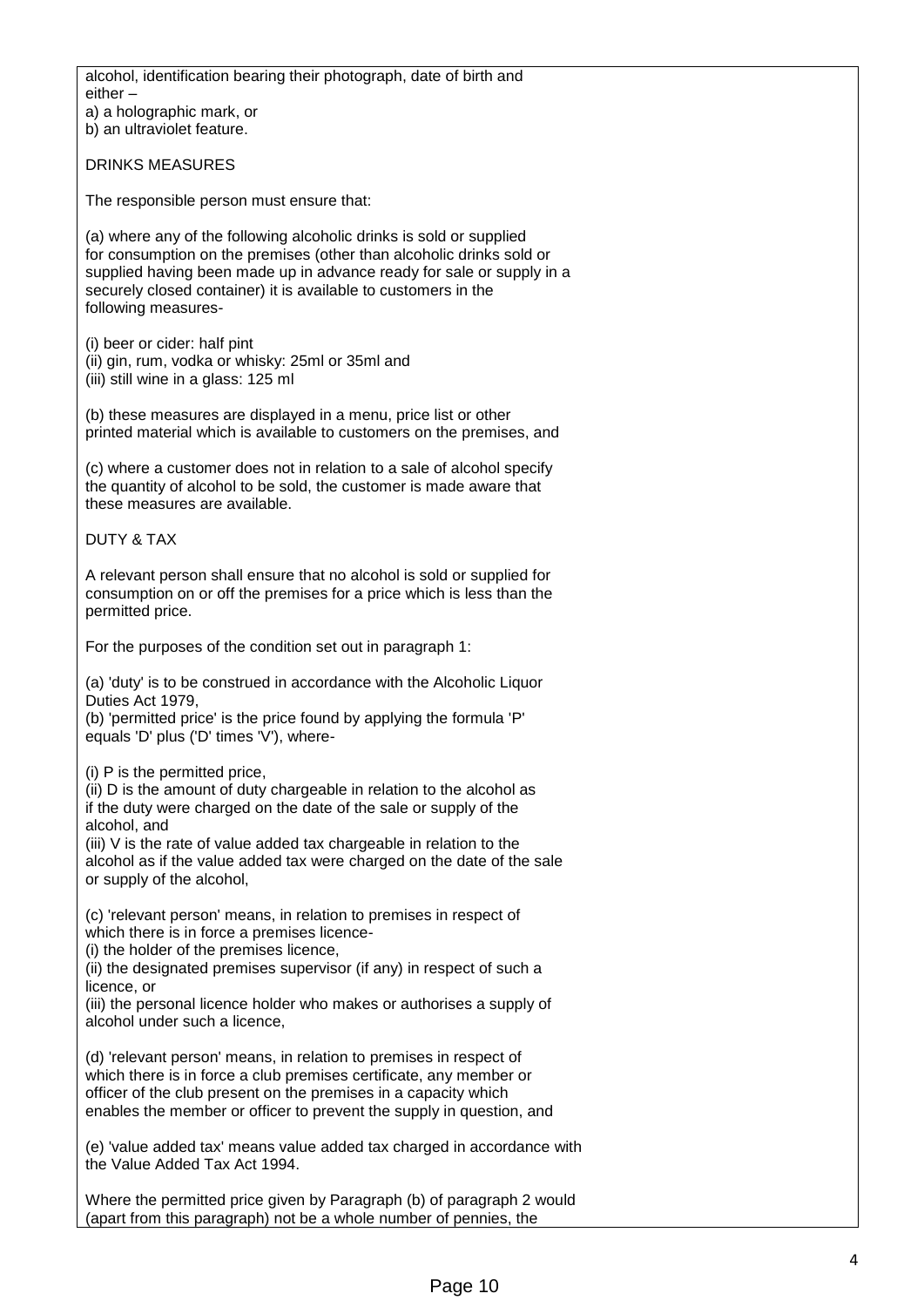price given by that sub-paragraph shall be taken to be the price actually given by that sub-paragraph rounded up to the nearest penny.

Sub-paragraph (2) applies where the permitted price given by Paragraph (b) of paragraph 2 on a day ('the first day') would be different from the permitted price on the next day ('the second day') as a result of a change to the rate of duty or value added tax.

The permitted price which would apply on the first day applies to sales or supplies of alcohol which take place before the expiry of the period of 14 days beginning on the second day.

## SECURITY INDUSTRY AUTHORITY

All persons primarily engaged under or employed on the premises to vet, regulate and control persons entering the premises, or engaged, used or employed in the supervision of patrons once inside in order to ensure the maintenance of good order, public safety and internal security shall-

(a) be authorised to carry out that activity by a licence granted under the Private Security Industry Act 2001, or (b) be entitled to carry out that activity by virtue of section 4 of that Act.

## **Annex 2 – Conditions Consistent with Operating Schedule**

#### **All Four Licensing Objectives**

1. The Premises Licence Holder shall ensure that adequate supervision of the premises is maintained at all times during the carrying out of licensable activities and that any staff are trained in ensuring compliance with the licensing objectives at all times.

2. All staff shall be trained in appropriate circumstances ways to refuse custom e.g. to those appearing to be already intoxicated or underage.

#### **The Prevention Of Crime And Disorder**

3. The Premises Licence Holder shall at all times maintain a ''zero tolerance'' policy with regard to illegal drugs, including appropriate staff training in detection and prevention.

4. A CCTV System shall be installed at the premises, be maintained in good working order and used at all times the premises remain open to the public for licensable activities. Any CCTV footage shall be kept for at least 28 days and available to the Licensing Authority or a Responsible Authority on request.

#### **Public Safety**

5. All external and internal security lighting shall be maintained in good working order and used, where appropriate, at all times the premises remain open to the public.

6. The emergency lighting and fire fighting equipment shall be maintained in good working order and all staff shall be adequately trained in its use and about the evacuation procedures for the premises.

#### **The Prevention Of Public Nuisance**

7. The Premises Licence Holder shall ensure that staff monitor, on a regular basis, noise emanating from the premises from regulated entertainment to ensure that neighbouring residents are not disturbed.

8. The premises licence holder shall ensure that the external areas of the premises are kept clear of litter and refuse.

9. Notices shall be displayed in prominent positions near exits reminding patrons to leave in a quiet and orderly manner.

10. A notice shall be displayed in a prominent position near all exits reminding patrons to leave in a quiet and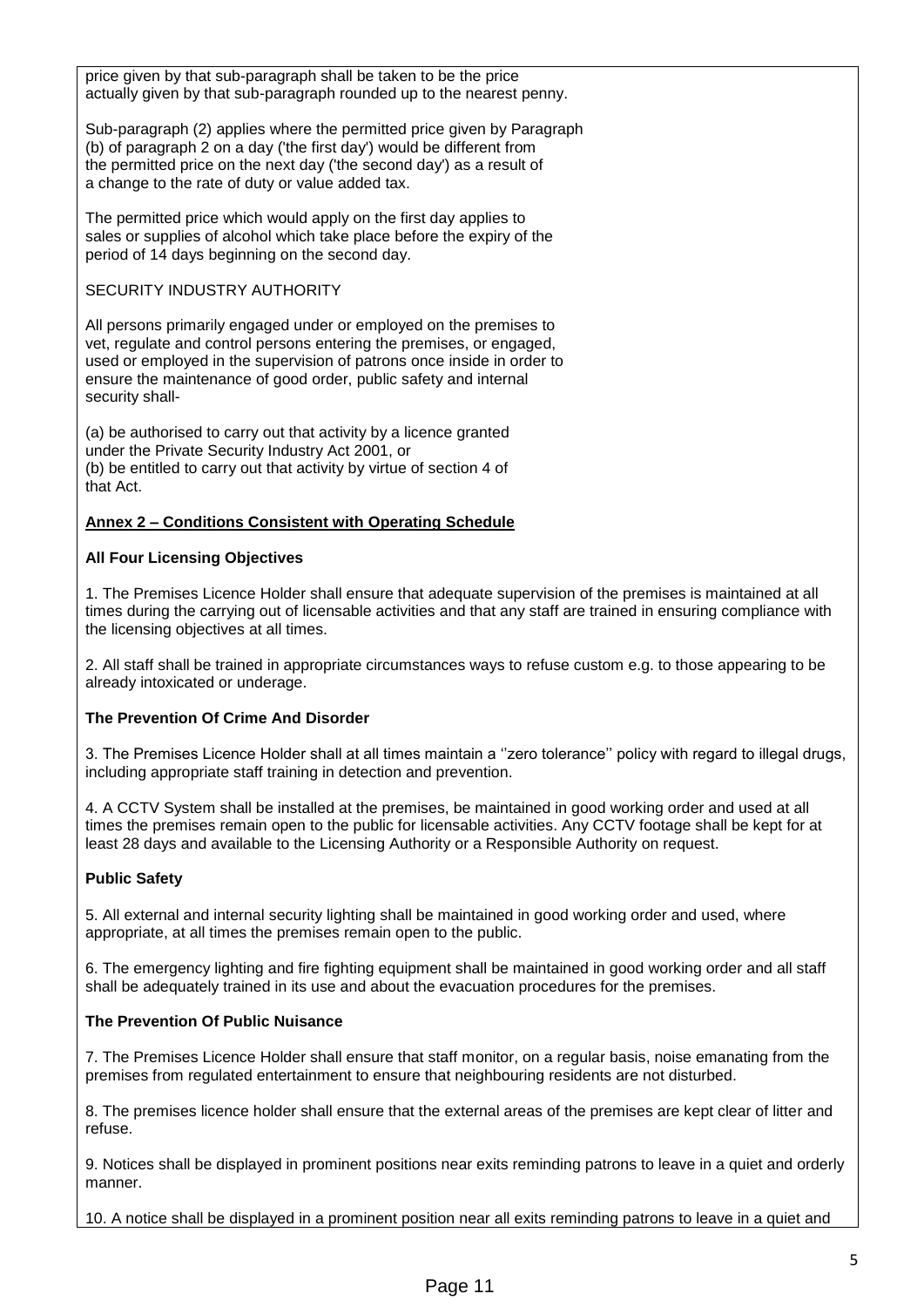#### orderly manner.

11. The Premises Licence Holder shall ensure that security and other external lighting used are maintained in such a position so as to avoid light pollution to nearby residents.

#### **The Protection Of Children From Harm**

12. An appropriate proof of age policy, incorporating the principles of the "Challenge 25" Campaign be implemented; incorporating measures to ensure that any patron wishing to purchase alcohol who may reasonably appear to be under 25 years of age are asked to prove that they are at least 18 years old by displaying evidence of their identity and age in the form of a valid UK passport, new style driving licence displaying their photograph or PASS identification.

13. Children under 18 years of age must be accompanied by an adult.

#### **Annex 3 – Conditions attached after a hearing by the Licensing Authority**

Not applicable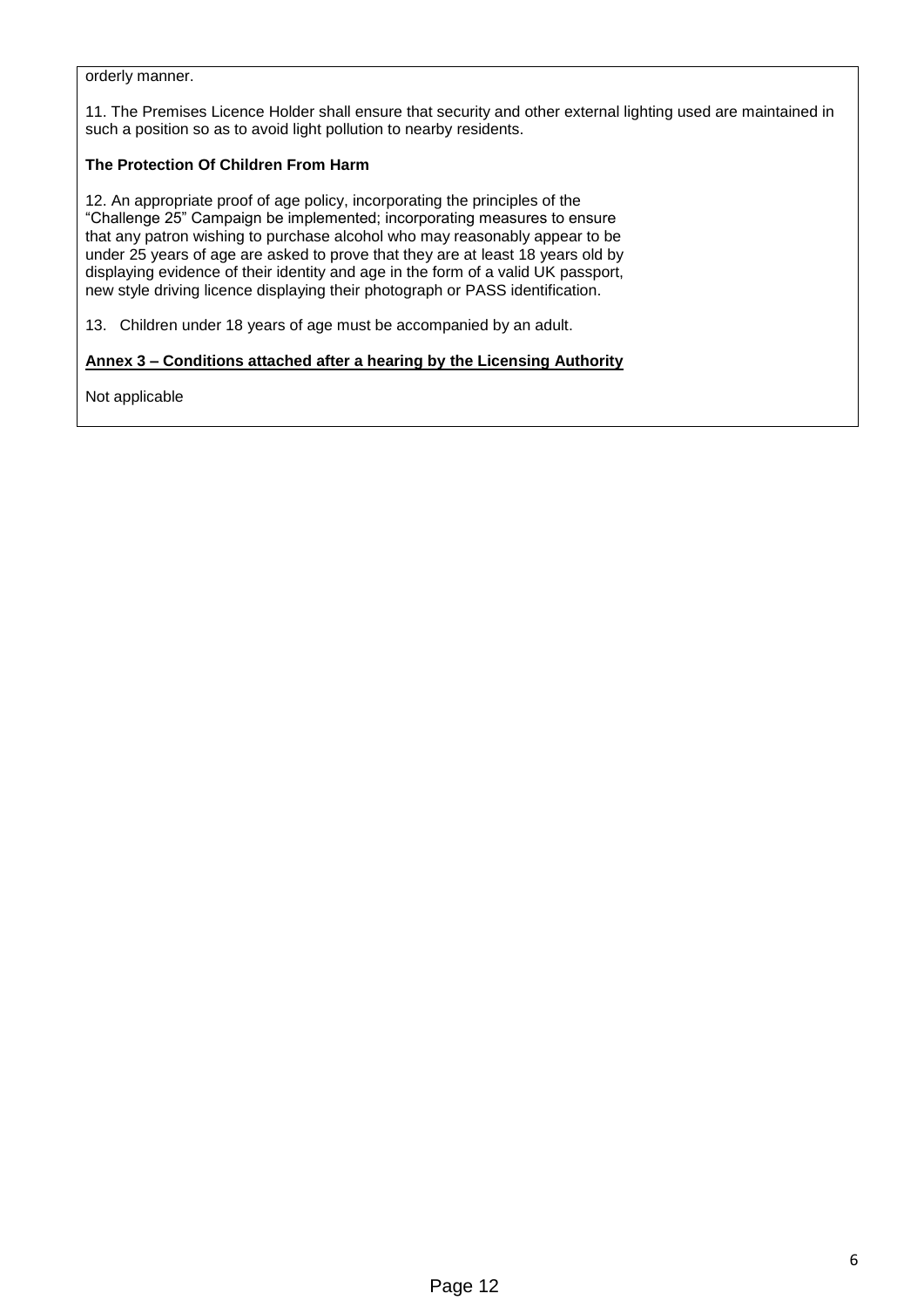

# **Licensing Act 2003 - Premises Licence Summary Licence No: 208883**

**Date Issued: 20 November 2019**

**Premises Details** 

**POSTAL ADDRESS OF PREMISES, OR IF NONE, ORDNANCE SURVEY MAP REFERENCE OR DESCRIPTION**

# **Tap & Growler**

South Square Centre, South Square, Thornton, Bradford, BD13 3ES

## **WHERE THE LICENCE IS TIME LIMITED THE DATES**

Not applicable

**DATE FIRST GRANTED - ANNUAL FEE DATE Licensing Act 2003 Fees Regulations 2005**

31 May 2017

## **LICENSABLE ACTIVITIES AUTHORISED BY THE LICENCE**

A Performance of Live Music Any Playing of Recorded Music The Supply of Alcohol

| THE TIMES THE LICENCE AUTHORISES THE CARRYING OUT OF LICENSABLE ACTIVITIES |                                                                                                                                   |  |
|----------------------------------------------------------------------------|-----------------------------------------------------------------------------------------------------------------------------------|--|
| A Performance of Live Music<br><b>Indoors</b>                              | Mon 12:00-22:00<br>Tue 12:00-22:00<br>Wed 12:00-22:00<br>Thu 12:00-22:00<br>Fri 12:00-23:00<br>Sat 12:00-23:00<br>Sun 12:00-23:00 |  |
| Any Playing of Recorded Music<br><b>Indoors</b>                            | Mon 12:00-23:00<br>Tue 12:00-23:00<br>Wed 12:00-23:00<br>Thu 12:00-23:00<br>Fri 12:00-23:30<br>Sat 12:00-23:30<br>Sun 12:00-23:00 |  |